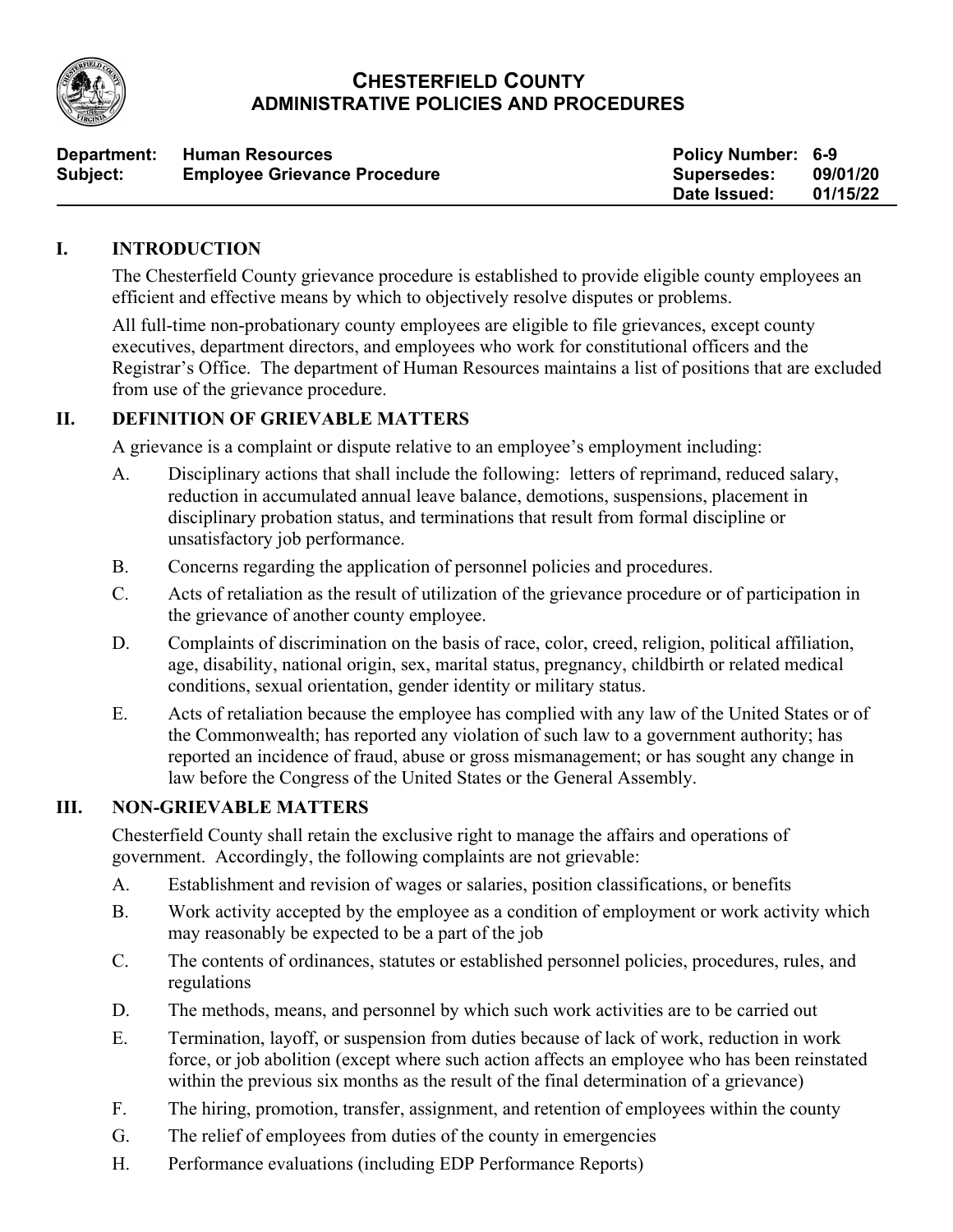# **IV. FORMS**

- A. Request for Grievance Hearing- This form will be initiated by the grievant upon completion of Step 1 of the grievance procedure. This form will establish the official record of grievance by an employee. The form will be appended to at each subsequent step of the grievance.
- B. Request for Determination of Grievability **-** This form will be initiated by either the grievant or the department director when the grievability of an issue is at question. A determination of grievability can be requested by either party at any time prior to the Personnel Appeals Board hearing.

# **V. MANAGEMENT RIGHTS**

Nothing in the grievance procedure set forth herein is intended to circumscribe or modify the existing management right of Chesterfield County to do any of the following:

- A. Direct the work of its employees as well as establish and revise wages, salaries, position classifications, and employee benefits
- B. Hire, promote, transfer, assign, and retain employees within the county
- C. Maintain the efficiency of governmental operations
- D. Relieve employees from duties of the county in emergencies
- E. Determine the methods, means, and personnel by which operations are to be carried out
- F. Termination, layoff, or suspension from duties because of lack of work, reduction in work force, or job abolition. However, in any grievance brought under the exception to section III above, the action shall be upheld upon a showing by the county that:
	- 1. There was a valid business reason for the action
	- 2. The employee was notified in writing prior to the effective date of the action

# **VI. PROCEDURES**

If a time period ends on Saturday, Sunday or a designated county holiday, the time period will be extended to the next regular business day. Time frames may be extended by mutual consent of the county and the grievant.

A. **Step 1: Supervisor Level -** An employee who has a grievance shall initially discuss the complaint or dispute directly with his immediate supervisor. At this time the supervisor shall determine that the employee is formally registering a grievance by initiating Step 1 of the grievance procedure.

The supervisor will ask the employee if he or she is, in fact, initiating Step 1 of the grievance procedure at this time. If the employee answers in the affirmative, this date will be the date entered on the Request for Grievance Hearing Form, Step 2, question 2. The supervisor shall be responsible to ensure that the importance of this date is explained to the employee and that it is recorded on the Request for Grievance Hearing Form. This date will be the date from which all other procedural requirements shall be determined.

The meeting at this step takes place between supervisor and employee. The employee may not have witnesses and/or representatives present during Step 1 of this process.

The grievance need not be reduced to writing at this time, however, the grievance must be reported to the employee's immediate supervisor within twenty (20) calendar days of the event giving rise to the grievance. The supervisor shall give the employee an oral reply or answer within five (5) calendar days after the employee reports the grievance to the supervisor.

B. **Step 2: Department Director** - If the reply or answer of the supervisor does not resolve the grievance, the grievant may file a written grievance statement with the department director by completing the Step 2 section of the Request for Grievance Hearing Form, with copies to the County Administrator, County Attorney, and Director of Human Resources within five (5)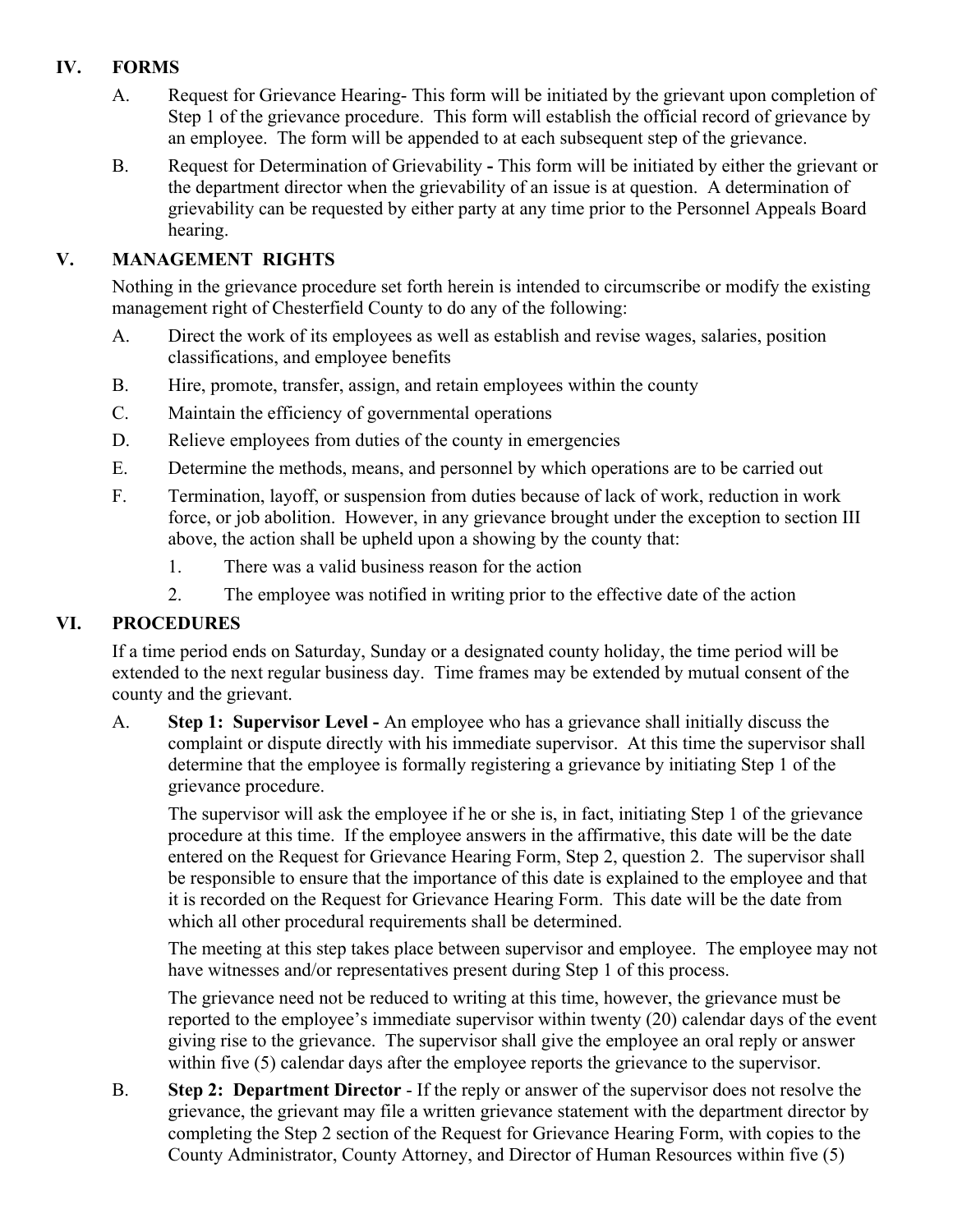calendar days after the supervisor's oral reply. By filing such statement, the grievant expressly foregoes any relief offered to the grievant in Step 1.

- 1. A description of the complaint or dispute which constitutes the grievance as defined herein
- 2. A description of the attempts which have been made to resolve the complaint or dispute
- 3. The specific relief which the grievant expects to obtain

The employee's department director shall meet with the grievant within five (5) calendar days after receipt of the written statement. The grievant may also have one representative of his choice who is not an attorney present at this meeting. Appropriate witnesses for each side may be present, but only while providing information. A written reply by the department director shall be sent or delivered to the grievant within five (5) calendar days following such meeting.

A copy of the department director's response shall be sent to the County Administrator, County Attorney, and Director of Human Resources.

If the employee's supervisor is the department director, the department director hears Step 1 and Step 2 of the grievance. Step 1 and Step 2 meetings can be combined if agreed upon by the department director and the grievant.

C. **Step 3: County Administrator Level** - If the reply of the department director does not resolve the grievance, the grievant shall send or deliver a request, within five (5) calendar days after receipt of the department director's written response, for a review of the grievance by the County Administrator or his authorized designee and a resolution of the grievance. Such request shall be made in writing to the County Administrator by completing the Step 3 section of the Request for Grievance Hearing Form with copies to the County Attorney, Director of Human Resources and the department director. By making such request, the grievant expressly foregoes any relief offered to the grievant in Step 2. The County Administrator or his designee shall meet with the grievant within fifteen (15) calendar days.

The grievant may, at his expense, have present a representative or legal counsel who may advise the grievant. The representative or legal counsel shall not speak on behalf of the grievant but may confer directly with the grievant. If the grievant is represented by legal counsel, the county may likewise be represented by counsel. The department director shall provide the County Administrator with a written statement of the facts and the departmental actions taken to resolve the complaint or dispute. The County Administrator, or his designee, shall meet with the grievant and, within ten (10) calendar days, exclusive of the time required to determine any grievability issues, deliver to the grievant a written response containing the County Administrator's decision whether the grievant is entitled to receive the specific relief sought.

D. **Step 4: Personnel Appeals Board Level** - If Step 3 fails to resolve the grievance, the grievant may request a panel hearing of the Personnel Appeals Board. This request shall be made, in writing, within ten (10) calendar days after receipt of the County Administrator's decision by completing the Step 4 section of the Request for Grievance Hearing Form, addressed to the Director of Human Resources with copies to the County Administrator, County Attorney and department director. By making such request, the grievant expressly foregoes any relief offered to the grievant during Step 3.

The Director of Human Resources shall notify the Personnel Appeals Board of the request for a hearing and shall set a date and time for the hearing as soon as possible thereafter. The Director of Human Resources shall notify the grievant or his or her legal counsel, by certified mail return receipt requested, or other express delivery service that provides a tracking option, of the date, time, and location of the Personnel Appeals Board hearing.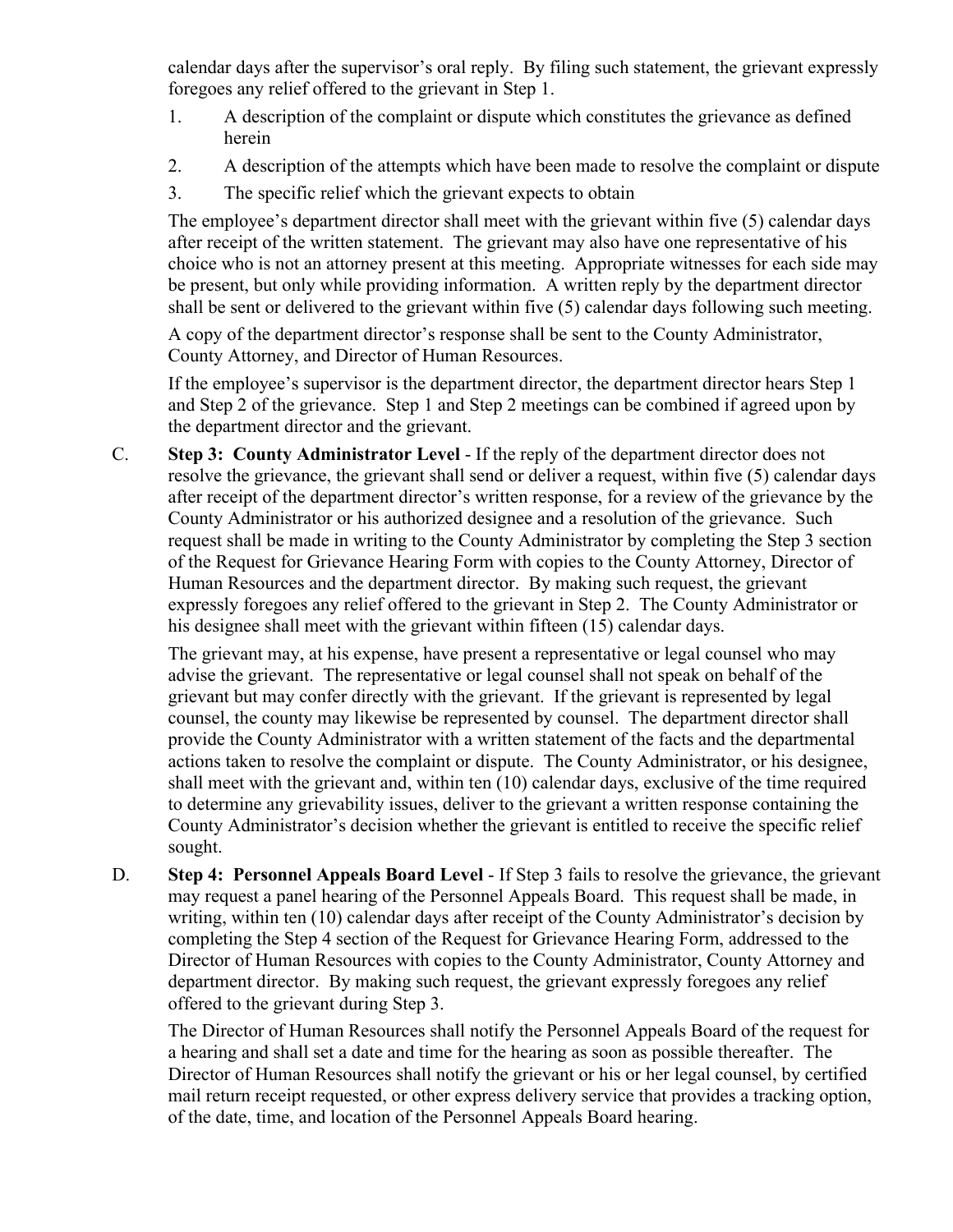The grievant may, at his own expense, be represented at the hearing by either a representative or legal counsel. Both the grievant and the county may call appropriate witnesses at the hearing. Each party may present evidence, examine, cross-examine and question witnesses. Only evidence relevant to the grievance, as defined herein, shall be presented by the grievant and the county at the hearing.

The Board shall conduct hearings in accordance with written procedural rules (see attached Procedural Rules for the Personnel Appeals Board). The procedural rules will be read prior to the commencement of the Board hearing.

The Board does not have the authority to formulate or change any county policies or procedures or to decide whether a complaint or dispute is grievable. The Board may interpret the application of policies and procedures as they relate to the specific grievance at issue.

The Department of Human Resources shall provide the Board with copies of the grievance record prior to the hearing, and will provide the grievant with a list of documents furnished to the Board. The grievant or his attorney, at least ten (10) days prior to the Board hearing, shall, upon request, be allowed access to and copies of all relevant files intended to be used by the county in the grievance proceeding. Documents, exhibits and lists of witnesses shall be exchanged between the parties at least three (3) working days in advance of the hearing. Nothing in this paragraph shall be construed to (1) affect any legal privilege which protects a document or exhibit from disclosure, (2) require a party to disclose rebuttal evidence prior to the hearing or (3) require the disclosure of either party's strategy.

Within fifteen (15) workdays following the hearing, the Personnel Appeals Board shall render a written decision and the Chairperson of the Board shall send copies of the decision to the grievant or his or her representative, the grievant's department director, the County Administrator, the County Attorney, and the Director of Human Resources.

The majority decision of the Board, acting within the scope of its authority, shall be final and binding upon the county and the grievant; and the decision shall be consistent with the provisions of law and written policy, provided, however, that the Sheriff, upon petition of the county, may appeal to the Chesterfield County Circuit Court any decision by the Board to reinstate an employee of the Sheriff's office who was terminated for cause.

Either party may petition the Circuit Court for implementation of the Board decision. The question of whether the relief granted by the Board is consistent with written policy shall be determined by the County Administrator or his designee, unless such person has direct personal, as opposed to professional, involvement with the event or events giving rise to the grievance, in which case the determination will be made by the Commonwealth's Attorney.

# **VII. PROCEDURAL COMPLIANCE**

After the filing of a written grievance, failure of either party to comply with all substantial procedural requirements of the grievance procedure without just cause will result in a decision in favor of the other party on any grievable issues, provided the party not in compliance fails to correct the noncompliance within five (5) calendar days of receipt of written notification by the other party of the compliance violation. The grievant is never required to proceed to the next step of the process. If the grievant does not proceed to the next step within the time period provided in this procedure, the grievance will terminate.

# **VIII. DETERMINATION OF GRIEVABILITY**

Determinations regarding whether or not a matter is grievable shall be made by the County Administrator at the request of either the department director or the grievant, by completing the Request for Determination of Grievability Form at any time prior to the Personnel Appeals Board hearing. The County Administrator's determination shall be made within ten (10) calendar days after receipt of the Request for Determination of Grievability Form. The County Administrator will notify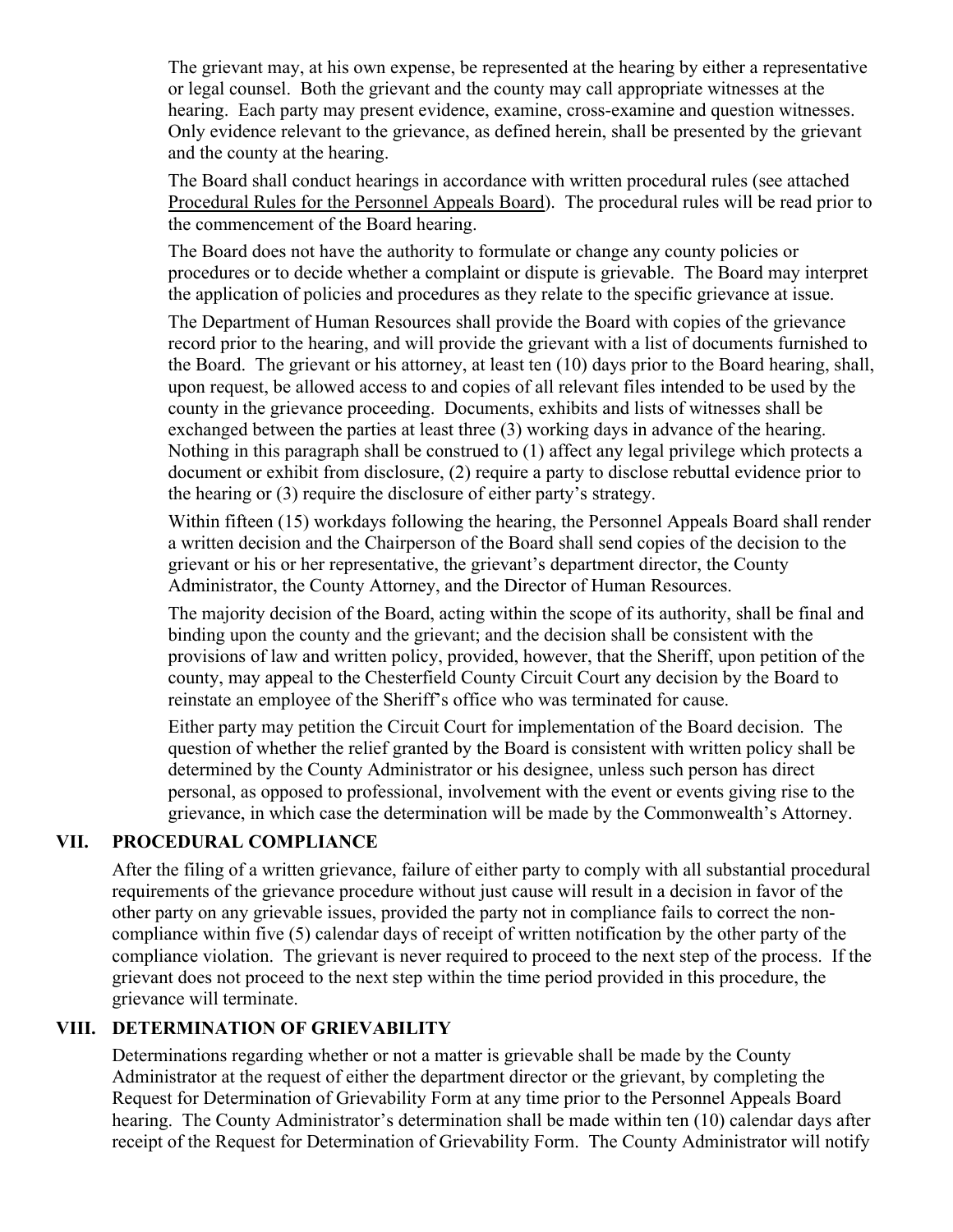the grievant, department director, the County Attorney, and the Director of Human Resources of the determination.

The determination of grievability may be made only after the grievance is reduced to writing, but before the Board hearing, or it shall be deemed to have been waived. However, once raised, the issue of grievability must be resolved before further processing of the grievance. If the issue is determined to be non-grievable, the grievance process is concluded unless a timely appeal is filed.

The grievability determination of the County Administrator may be appealed by the grievant to the Chesterfield County Circuit Court for a hearing de novo on the issue of grievability.

Proceedings for review of the grievability determination of the County Administrator shall be instituted by filing a notice of appeal with the County Administrator's office within ten (10) calendar days after the date of the County Administrator's decision and delivering a copy of the notice to the County Attorney and to the Director of Human Resources. Within ten (10) calendar days thereafter, the County Administrator shall transmit to the Clerk of the Chesterfield County Circuit Court a record consisting of the following documents:

- A. A copy of the County Administrator's grievability determination
- B. A copy of the notice of appeal
- C. The exhibits

The failure of the County Administrator to transmit the above-described record to the Clerk within the time allowed shall not prejudice the rights of the grievant. The Court, on motion of the grievant, may issue a writ of certiorari requiring the County Administrator to transmit the record on or before a certain date.

Within thirty (30) calendar days of receipt by the Clerk of such records, the Court, sitting without a jury, shall hear the appeal on the record transmitted by the County Administrator and such additional evidence as the Court may deem necessary to resolve any controversy as to the correctness of the record. The Court may affirm the determination of the County Administrator or may reverse or modify the determination. The decision of the court shall be rendered no later than the fifteenth (15th) day from the date of the conclusion of the hearing. The decision of the Court is final and not appealable.

# **IX. PERSONNEL APPEALS BOARD COMPOSITION**

The Personnel Appeals Board will be composed of three members, each appointed by the Board of Supervisors for staggered three-year terms. One member shall serve as the chairperson. No member of the Personnel Appeals Board shall serve more than two consecutive full terms.

To ensure an impartial Board hearing, no member of the Board shall (1) have direct involvement with the grievance or with the complaint or dispute giving rise to the grievance, (2) be a direct supervisor of a grievant or be the spouse, parent, child, descendants of a child, sibling, niece, nephew, or first cousin of a participant in the grievance.

No attorney having direct involvement with the subject matter of the grievance, nor a partner, associate, employee, or co-employee of such an attorney shall serve as a Board member.

Upon the disqualification of a member or members of the Personnel Appeals Board, the remaining members or member shall be authorized to hear and decide the grievance.

# **X. LAW ENFORCEMENT OFFICERS**

A law enforcement officer may file a grievance under either this Employee Grievance Procedure or the Law-Enforcement Officer's Procedural Guarantee, but not both.

The law enforcement officer shall be given written notification of his or her right to initiate a grievance under the Employee Grievance Procedure or the Law-Enforcement Officer's Procedural Guarantee. A copy of the Employee Grievance Procedure shall be provided to the law enforcement officer upon request.